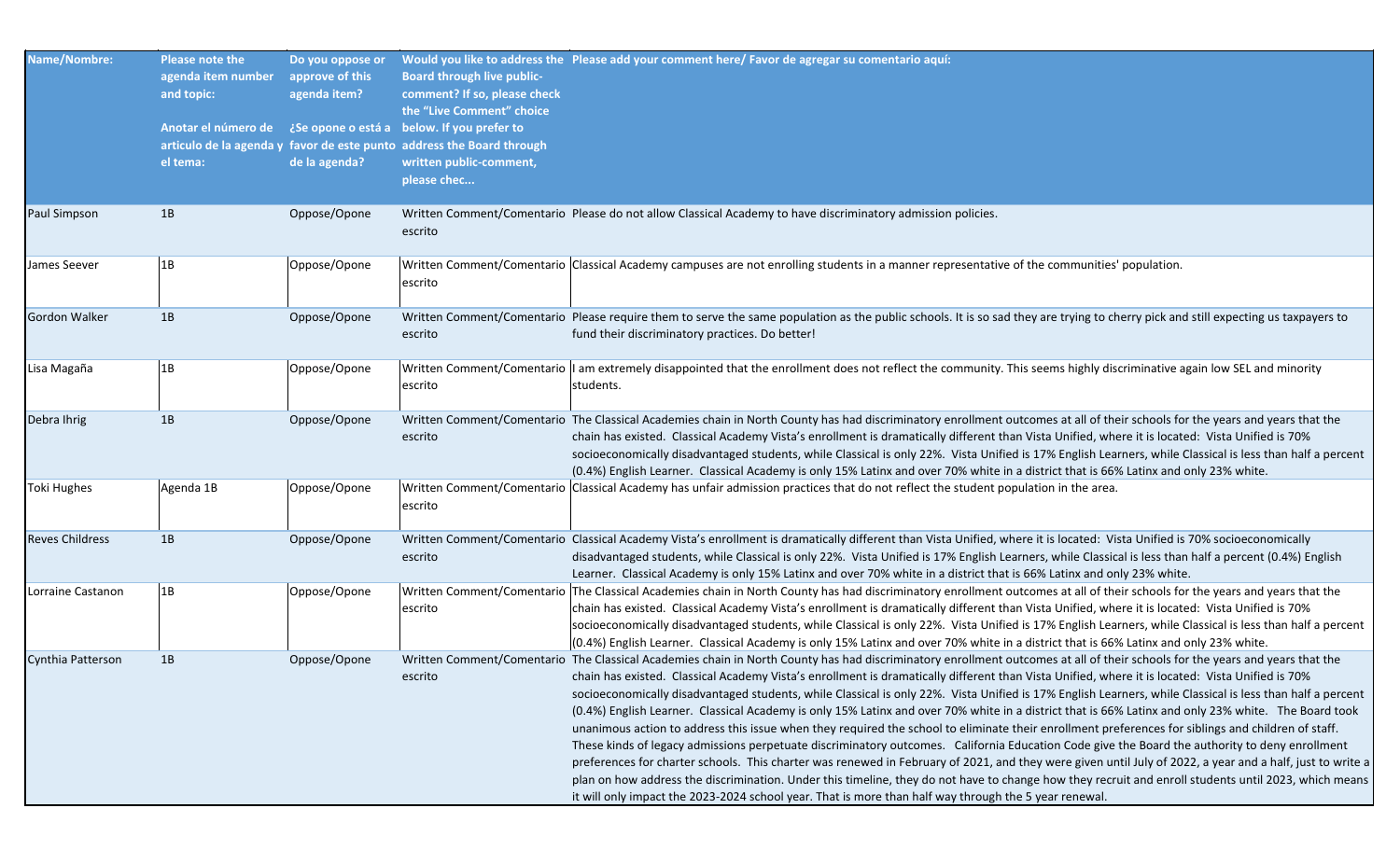| <b>Name/Nombre:</b>  | Please note the<br>agenda item number<br>and topic:<br>Anotar el número de ¿Se opone o está a below. If you prefer to<br>el tema: | Do you oppose or<br>approve of this<br>agenda item?<br>de la agenda? | <b>Board through live public-</b><br>comment? If so, please check<br>the "Live Comment" choice<br>articulo de la agenda y favor de este punto address the Board through<br>written public-comment,<br>please chec | Would you like to address the Please add your comment here/ Favor de agregar su comentario aquí:                                                                                                                                                                                                                                                                                                                                                                                                                                                                                                                                                                                                                                                                                                                                                                                                                                                                                                                                                                                                                                                                                                                                                                                                                                                                                          |
|----------------------|-----------------------------------------------------------------------------------------------------------------------------------|----------------------------------------------------------------------|-------------------------------------------------------------------------------------------------------------------------------------------------------------------------------------------------------------------|-------------------------------------------------------------------------------------------------------------------------------------------------------------------------------------------------------------------------------------------------------------------------------------------------------------------------------------------------------------------------------------------------------------------------------------------------------------------------------------------------------------------------------------------------------------------------------------------------------------------------------------------------------------------------------------------------------------------------------------------------------------------------------------------------------------------------------------------------------------------------------------------------------------------------------------------------------------------------------------------------------------------------------------------------------------------------------------------------------------------------------------------------------------------------------------------------------------------------------------------------------------------------------------------------------------------------------------------------------------------------------------------|
| Larry White          | 18                                                                                                                                | Oppose/Opone                                                         | escrito                                                                                                                                                                                                           | Written Comment/Comentario The Classical Academies chain in North County has had discriminatory enrollment outcomes at all of their schools for the years and years that the<br>chain has existed. Classical Academy Vista's enrollment is dramatically different than Vista Unified, where it is located: Vista Unified is 70%<br>socioeconomically disadvantaged students, while Classical is only 22%. Vista Unified is 17% English Learners, while Classical is less than half a percent<br>(0.4%) English Learner. Classical Academy is only 15% Latinx and over 70% white in a district that is 66% Latinx and only 23% white. The Board took<br>unanimous action to address this issue when they required the school to eliminate their enrollment preferences for siblings and children of staff.<br>These kinds of legacy admissions perpetuate discriminatory outcomes. California Education Code give the Board the authority to deny enrollment<br>preferences for charter schools. This charter was renewed in February of 2021, and they were given until July of 2022, a year and a half, just to write a<br>plan on how address the discrimination. Under this timeline, they do not have to change how they recruit and enroll students until 2023, which means<br>it will only impact the 2023-2024 school year. That is more than half way through the 5 year renewal. |
| <b>Kyle Phillips</b> | Agenda 1B                                                                                                                         | Oppose/Opone                                                         | escrito                                                                                                                                                                                                           | Written Comment/Comentario The Classical Academies chain in North County has had discriminatory enrollment outcomes at all of their schools for the years and years that the<br>chain has existed. Classical Academy Vista's enrollment is dramatically different than Vista Unified, where it is located: Vista Unified is 70%<br>socioeconomically disadvantaged students, while Classical is only 22%. Vista Unified is 17% English Learners, while Classical is less than half a percent<br>(0.4%) English Learner. Classical Academy is only 15% Latinx and over 70% white in a district that is 66% Latinx and only 23% white. The Board took<br>unanimous action to address this issue when they required the school to eliminate their enrollment preferences for siblings and children of staff.<br>These kinds of legacy admissions perpetuate discriminatory outcomes. California Education Code give the Board the authority to deny enrollment<br>preferences for charter schools. This charter was renewed in February of 2021, and they were given until July of 2022, a year and a half, just to write a<br>plan on how address the discrimination. Under this timeline, they do not have to change how they recruit and enroll students until 2023, which means<br>it will only impact the 2023-2024 school year. That is more than half way through the 5 year renewal. |
| Jonathan Schoon      | 1B                                                                                                                                | Oppose/Opone                                                         | escrito                                                                                                                                                                                                           | Written Comment/Comentario The Classical Academies chain in North County has had discriminatory enrollment outcomes at all of their schools for the years and years that the<br>chain has existed. Classical Academy Vista's enrollment is dramatically different than Vista Unified, where it is located: Vista Unified is 70%<br>socioeconomically disadvantaged students, while Classical is only 22%. Vista Unified is 17% English Learners, while Classical is less than half a percent<br>(0.4%) English Learner. Classical Academy is only 15% Latinx and over 70% white in a district that is 66% Latinx and only 23% white. The Board took<br>unanimous action to address this issue when they required the school to eliminate their enrollment preferences for siblings and children of staff.<br>These kinds of legacy admissions perpetuate discriminatory outcomes. California Education Code give the Board the authority to deny enrollment<br>preferences for charter schools. This charter was renewed in February of 2021, and they were given until July of 2022, a year and a half, just to write a<br>plan on how address the discrimination. Under this timeline, they do not have to change how they recruit and enroll students until 2023, which means<br>it will only impact the 2023-2024 school year. That is more than half way through the 5 year renewal. |
| Janet Isherwood      | 1B                                                                                                                                | Oppose/Opone                                                         | escrito                                                                                                                                                                                                           | Written Comment/Comentario The discrepancy between the admissions and greater community this school needs to be addressed.                                                                                                                                                                                                                                                                                                                                                                                                                                                                                                                                                                                                                                                                                                                                                                                                                                                                                                                                                                                                                                                                                                                                                                                                                                                                |
| Beatriz Aldana       | 1B. Classical Academy<br>(Vista, CA)                                                                                              | Oppose/Opone                                                         | escrito                                                                                                                                                                                                           | Written Comment/Comentario The Classical Academies chain in North County has had discriminatory enrollment outcomes at all of their schools for the years and years that the<br>chain has existed. Classical Academy Vista's enrollment is dramatically different than Vista Unified, where it is located: Vista Unified is 70%<br>socioeconomically disadvantaged students, while Classical is only 22%. Vista Unified is 17% English Learners, while Classical is less than half a percent<br>(0.4%) English Learner. Classical Academy is only 15% Latinx and over 70% white in a district that is 66% Latinx and only 23% white.                                                                                                                                                                                                                                                                                                                                                                                                                                                                                                                                                                                                                                                                                                                                                      |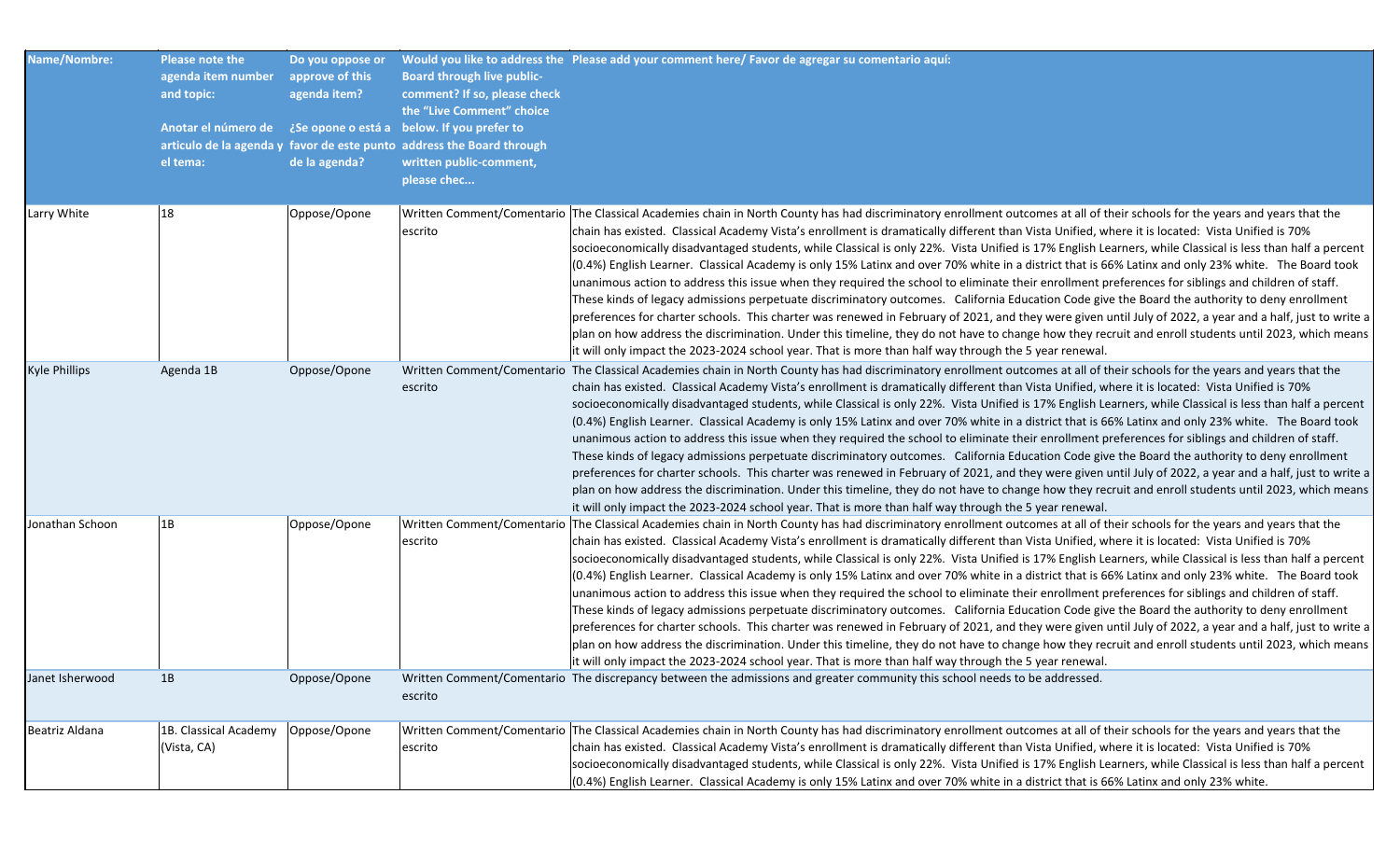| <b>Name/Nombre:</b> | Please note the<br>agenda item number<br>and topic:<br>Anotar el número de<br>el tema: | Do you oppose or<br>approve of this<br>agenda item?<br>de la agenda? | <b>Board through live public-</b><br>comment? If so, please check<br>the "Live Comment" choice<br>¿Se opone o está a below. If you prefer to<br>articulo de la agenda y favor de este punto address the Board through<br>written public-comment,<br>please chec | Would you like to address the Please add your comment here/ Favor de agregar su comentario aquí:                                                                                                                                                                                                                                                                                                                                                                                                                                                                                                                                                                                                                                                                                                                                                                                                                                                                                                                                                                                                                                                                                                                                                                                |
|---------------------|----------------------------------------------------------------------------------------|----------------------------------------------------------------------|-----------------------------------------------------------------------------------------------------------------------------------------------------------------------------------------------------------------------------------------------------------------|---------------------------------------------------------------------------------------------------------------------------------------------------------------------------------------------------------------------------------------------------------------------------------------------------------------------------------------------------------------------------------------------------------------------------------------------------------------------------------------------------------------------------------------------------------------------------------------------------------------------------------------------------------------------------------------------------------------------------------------------------------------------------------------------------------------------------------------------------------------------------------------------------------------------------------------------------------------------------------------------------------------------------------------------------------------------------------------------------------------------------------------------------------------------------------------------------------------------------------------------------------------------------------|
|                     |                                                                                        |                                                                      |                                                                                                                                                                                                                                                                 |                                                                                                                                                                                                                                                                                                                                                                                                                                                                                                                                                                                                                                                                                                                                                                                                                                                                                                                                                                                                                                                                                                                                                                                                                                                                                 |
| Anabel De La Parra  | $1-b$                                                                                  | Oppose/Opone                                                         | escrito                                                                                                                                                                                                                                                         | Written Comment/Comentario As an educator in North County San Diego, it is imperative that Classical Academy begin to serve students from all backgrounds in their schools! They<br>should not be allowed to continue to pick and choose which students that they serve. The Classical Academies chain in North County has had<br>discriminatory enrollment outcomes at all of their schools for the years and years that the chain has existed. Classical Academy Vista's enrollment is<br>dramatically different than Vista Unified, where it is located: Vista Unified is 70% socioeconomically disadvantaged students, while Classical is only<br>22%. Vista Unified is 17% English Learners, while Classical is less than half a percent (0.4%) English Learner. Classical Academy is only 15% Latinx and<br>over 70% white in a district that is 66% Latinx and only 23% white. This charter was renewed in February of 2021, and they were given until July of<br>2022, a year and a half, just to write a plan on how address the discrimination. Under this timeline, they do not have to change how they recruit and<br>enroll students until 2023, which means it will only impact the 2023-2024 school year. That is more than half way through the 5 year renewal. |
| Andrea Boggia       | 1B                                                                                     | Oppose/Opone                                                         | escrito                                                                                                                                                                                                                                                         | Written Comment/Comentario The Classical Academies chain in North County has had discriminatory enrollment outcomes at all of their schools for the years and years that the<br>chain has existed. Classical Academy Vista's enrollment is dramatically different than Vista Unified, where it is located: Vista Unified is 70%<br>socioeconomically disadvantaged students, while Classical is only 22%. Vista Unified is 17% English Learners, while Classical is less than half a percent<br>(0.4%) English Learner. Classical Academy is only 15% Latinx and over 70% white in a district that is 66% Latinx and only 23% white.                                                                                                                                                                                                                                                                                                                                                                                                                                                                                                                                                                                                                                            |
| Suzanne Brunn       | 1B                                                                                     | Oppose/Opone                                                         | escrito                                                                                                                                                                                                                                                         | Written Comment/Comentario As a public school teacher in North County, I think it is discriminatory for Classical to be able to select students for admissions in a way that does not<br>reflect the districts population.                                                                                                                                                                                                                                                                                                                                                                                                                                                                                                                                                                                                                                                                                                                                                                                                                                                                                                                                                                                                                                                      |
| Sonya Shaffer       | Agenda 1B- Charter<br>School: Classical<br>Academy                                     | Oppose/Opone                                                         | escrito                                                                                                                                                                                                                                                         | Written Comment/Comentario The Classical Academies chain in North County has had discriminatory enrollment outcomes at all of their schools for the years and years that the<br>chain has existed. Classical Academy Vista's enrollment is dramatically different than Vista Unified, where it is located: Vista Unified is 70%<br>socioeconomically disadvantaged students, while Classical is only 22%. Vista Unified is 17% English Learners, while Classical is less than half a percent<br>(0.4%) English Learner. Classical Academy is only 15% Latinx and over 70% white in a district that is 66% Latinx and only 23% white.                                                                                                                                                                                                                                                                                                                                                                                                                                                                                                                                                                                                                                            |
| Beatriz Aldana      | 1B Classical Academy<br>(Vista, CA)                                                    | Oppose/Opone                                                         | escrito                                                                                                                                                                                                                                                         | Written Comment/Comentario The Board took unanimous action to address this issue when they required the school to eliminate their enrollment preferences for siblings and<br>children of staff. These kinds of legacy admissions perpetuate discriminatory outcomes.                                                                                                                                                                                                                                                                                                                                                                                                                                                                                                                                                                                                                                                                                                                                                                                                                                                                                                                                                                                                            |
| Pamela Hernandez    | 1B                                                                                     | Oppose/Opone                                                         | escrito                                                                                                                                                                                                                                                         | Written Comment/Comentario The Classical Academies chain in North County has had discriminatory enrollment outcomes at all of their schools for the years and years that the<br>chain has existed. Classical Academy Vista's enrollment is dramatically different than Vista Unified, where it is located: Vista Unified is 70%<br>socioeconomically disadvantaged students, while Classical is only 22%. Vista Unified is 17% English Learners, while Classical is less than half a percent<br>(0.4%) English Learner. Classical Academy is only 15% Latinx and over 70% white in a district that is 66% Latinx and only 23% white. This charter was<br>renewed in February of 2021, and they were given until July of 2022, a year and a half, just to write a plan on how address the discrimination. Under<br>this timeline, they do not have to change how they recruit and enroll students until 2023, which means it will only impact the 2023-2024 school year.<br>That is more than half way through the 5 year renewal.                                                                                                                                                                                                                                               |
| Beatriz Aldana      | 1B Classical Academy<br>(Vista, CA)                                                    | Oppose/Opone                                                         | escrito                                                                                                                                                                                                                                                         | Written Comment/Comentario California Education Code give the Board the authority to deny enrollment preferences for charter schools.                                                                                                                                                                                                                                                                                                                                                                                                                                                                                                                                                                                                                                                                                                                                                                                                                                                                                                                                                                                                                                                                                                                                           |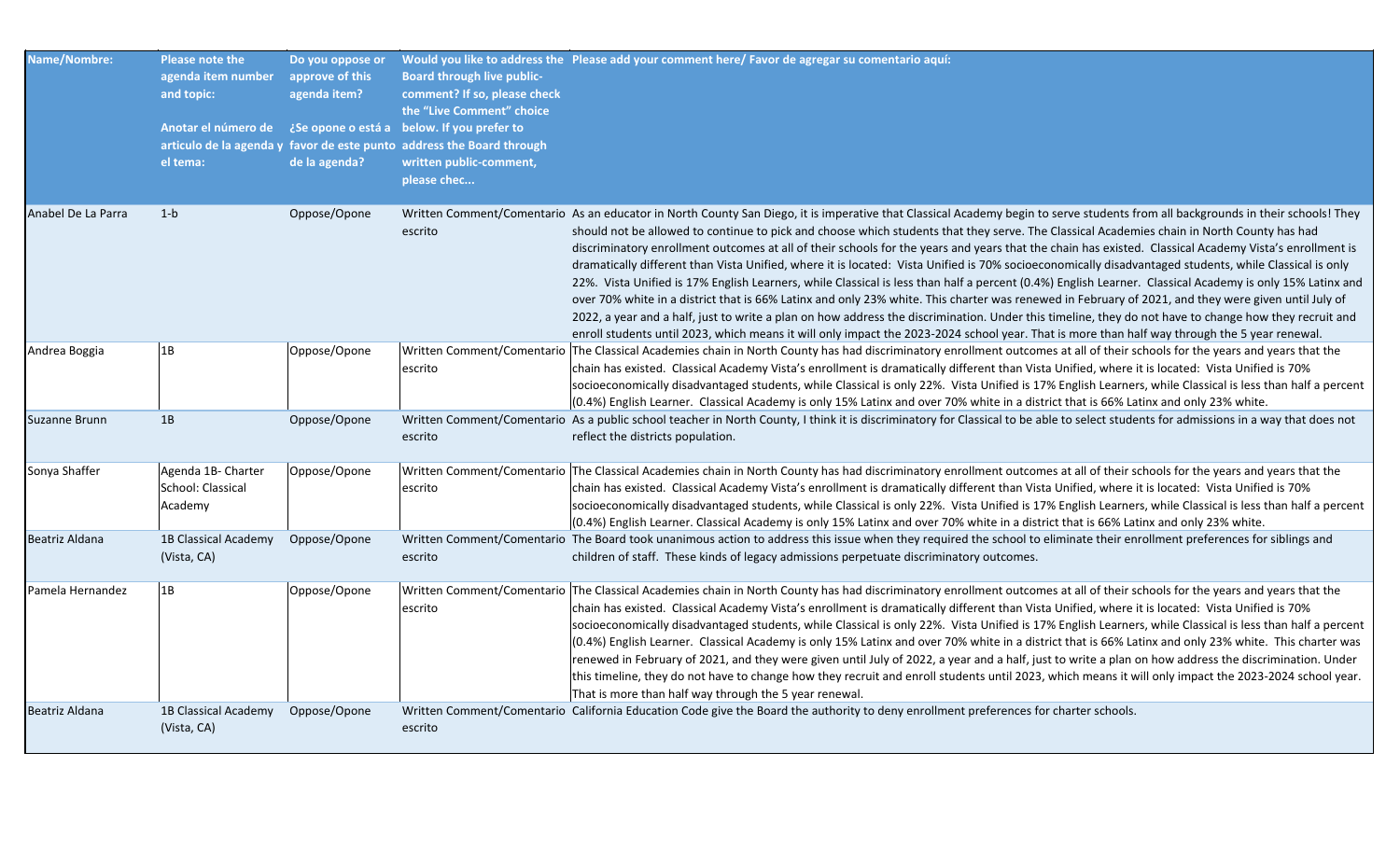| <b>Name/Nombre:</b> | Please note the<br>agenda item number<br>and topic:<br>Anotar el número de<br>articulo de la agenda y<br>el tema: | Do you oppose or<br>approve of this<br>agenda item?<br>de la agenda? | <b>Board through live public-</b><br>comment? If so, please check<br>the "Live Comment" choice<br>¿Se opone o está a below. If you prefer to<br>favor de este punto address the Board through<br>written public-comment,<br>please chec | Would you like to address the Please add your comment here/ Favor de agregar su comentario aquí:                                                                                                                                                                                                                                                                                                                                                                                                                                                                                                                                                                                                                                                                                                                                                                                                                                                                                                                                                                                                                                                                                                                                                                                                                                                                                          |
|---------------------|-------------------------------------------------------------------------------------------------------------------|----------------------------------------------------------------------|-----------------------------------------------------------------------------------------------------------------------------------------------------------------------------------------------------------------------------------------|-------------------------------------------------------------------------------------------------------------------------------------------------------------------------------------------------------------------------------------------------------------------------------------------------------------------------------------------------------------------------------------------------------------------------------------------------------------------------------------------------------------------------------------------------------------------------------------------------------------------------------------------------------------------------------------------------------------------------------------------------------------------------------------------------------------------------------------------------------------------------------------------------------------------------------------------------------------------------------------------------------------------------------------------------------------------------------------------------------------------------------------------------------------------------------------------------------------------------------------------------------------------------------------------------------------------------------------------------------------------------------------------|
| Lorena Reynoso      | Agenda Item 1B                                                                                                    | Oppose/Opone                                                         | escrito                                                                                                                                                                                                                                 | Written Comment/Comentario The Classical Academies chain in North County has had discriminatory enrollment outcomes at all of their schools for the years and years that the<br>chain has existed. Classical Academy Vista's enrollment is dramatically different than Vista Unified, where it is located: Vista Unified is 70%<br>socioeconomically disadvantaged students, while Classical is only 22%. Vista Unified is 17% English Learners, while Classical is less than half a percent<br>(0.4%) English Learner. Classical Academy is only 15% Latinx and over 70% white in a district that is 66% Latinx and only 23% white. The Board took<br>unanimous action to address this issue when they required the school to eliminate their enrollment preferences for siblings and children of staff.<br>These kinds of legacy admissions perpetuate discriminatory outcomes. California Education Code give the Board the authority to deny enrollment<br>preferences for charter schools. This charter was renewed in February of 2021, and they were given until July of 2022, a year and a half, just to write a<br>plan on how address the discrimination. Under this timeline, they do not have to change how they recruit and enroll students until 2023, which means<br>it will only impact the 2023-2024 school year. That is more than half way through the 5 year renewal. |
| Erin Clark          | 1B                                                                                                                | Oppose/Opone                                                         | escrito                                                                                                                                                                                                                                 | Written Comment/Comentario The Classical Academies chain in North County has had discriminatory enrollment outcomes at all of their schools for the years and years that the<br>chain has existed. Classical Academy Vista's enrollment is dramatically different than Vista Unified, where it is located: Vista Unified is 70%<br>socioeconomically disadvantaged students, while Classical is only 22%. Vista Unified is 17% English Learners, while Classical is less than half a percent<br>(0.4%) English Learner. Classical Academy is only 15% Latinx and over 70% white in a district that is 66% Latinx and only 23% white. The Board took<br>unanimous action to address this issue when they required the school to eliminate their enrollment preferences for siblings and children of staff.<br>These kinds of legacy admissions perpetuate discriminatory outcomes. California Education Code give the Board the authority to deny enrollment<br>preferences for charter schools. This charter was renewed in February of 2021, and they were given until July of 2022, a year and a half, just to write a<br>plan on how address the discrimination. Under this timeline, they do not have to change how they recruit and enroll students until 2023, which means<br>it will only impact the 2023-2024 school year. That is more than half way through the 5 year renewal. |
| Beatriz Aldana      | 1B Classical Academy<br>(Vista, CA)                                                                               | Oppose/Opone                                                         | escrito                                                                                                                                                                                                                                 | Written Comment/Comentario This charter was renewed in February of 2021, and they were given until July of 2022, a year and a half, just to write a plan on how address the<br>discrimination. Under this timeline, they do not have to change how they recruit and enroll students until 2023, which means it will only impact the<br>2023-2024 school year. That is more than half way through the 5 year renewal.                                                                                                                                                                                                                                                                                                                                                                                                                                                                                                                                                                                                                                                                                                                                                                                                                                                                                                                                                                      |
| Kelly Vega          | 1B                                                                                                                | Oppose/Opone                                                         | escrito                                                                                                                                                                                                                                 | Written Comment/Comentario Classical Academies have discriminatory practices. They seem to be prejudiced against people of color.                                                                                                                                                                                                                                                                                                                                                                                                                                                                                                                                                                                                                                                                                                                                                                                                                                                                                                                                                                                                                                                                                                                                                                                                                                                         |
| Alana Thomas        | 1B                                                                                                                | Oppose/Opone                                                         | escrito                                                                                                                                                                                                                                 | Written Comment/Comentario The Classical Academies chain in North County has had discriminatory enrollment outcomes at all of their schools for the years and years that the<br>chain has existed. Classical Academy Vista's enrollment is dramatically different than Vista Unified, where it is located: Vista Unified is 70%<br>socioeconomically disadvantaged students, while Classical is only 22%. Vista Unified is 17% English Learners, while Classical is less than half a percent<br>$\left  \text{(0.4%)} \right.$ English Learner. Classical Academy is only 15% Latinx and over 70% white in a district that is 66% Latinx and only 23% white.                                                                                                                                                                                                                                                                                                                                                                                                                                                                                                                                                                                                                                                                                                                              |
| Vidhya Kumar        | 1B                                                                                                                | Oppose/Opone                                                         | escrito                                                                                                                                                                                                                                 | Written Comment/Comentario The Board took unanimous action to address this issue when they required the school to eliminate their enrollment preferences for siblings and<br>children of staff. These kinds of legacy admissions perpetuate discriminatory outcomes.                                                                                                                                                                                                                                                                                                                                                                                                                                                                                                                                                                                                                                                                                                                                                                                                                                                                                                                                                                                                                                                                                                                      |
| Ann Wade            | <b>Classical Academy</b>                                                                                          | Oppose/Opone                                                         | escrito                                                                                                                                                                                                                                 | Written Comment/Comentario Classical Academy has very, very discriminatory admissions - few black, brown, or any other kids of color. Very few with English language concerns.<br>Do they have ANY kids on IEPs? It is terrible to only have rich, white, EO students and even consider that this represents the community! This is basic<br>segregation and hurts those kids enrolled and those they reject as 'not good enough' which should have been eliminated decades ago when Separate<br>but Equal was dumped in the trash as inherently UNEQUAL!                                                                                                                                                                                                                                                                                                                                                                                                                                                                                                                                                                                                                                                                                                                                                                                                                                 |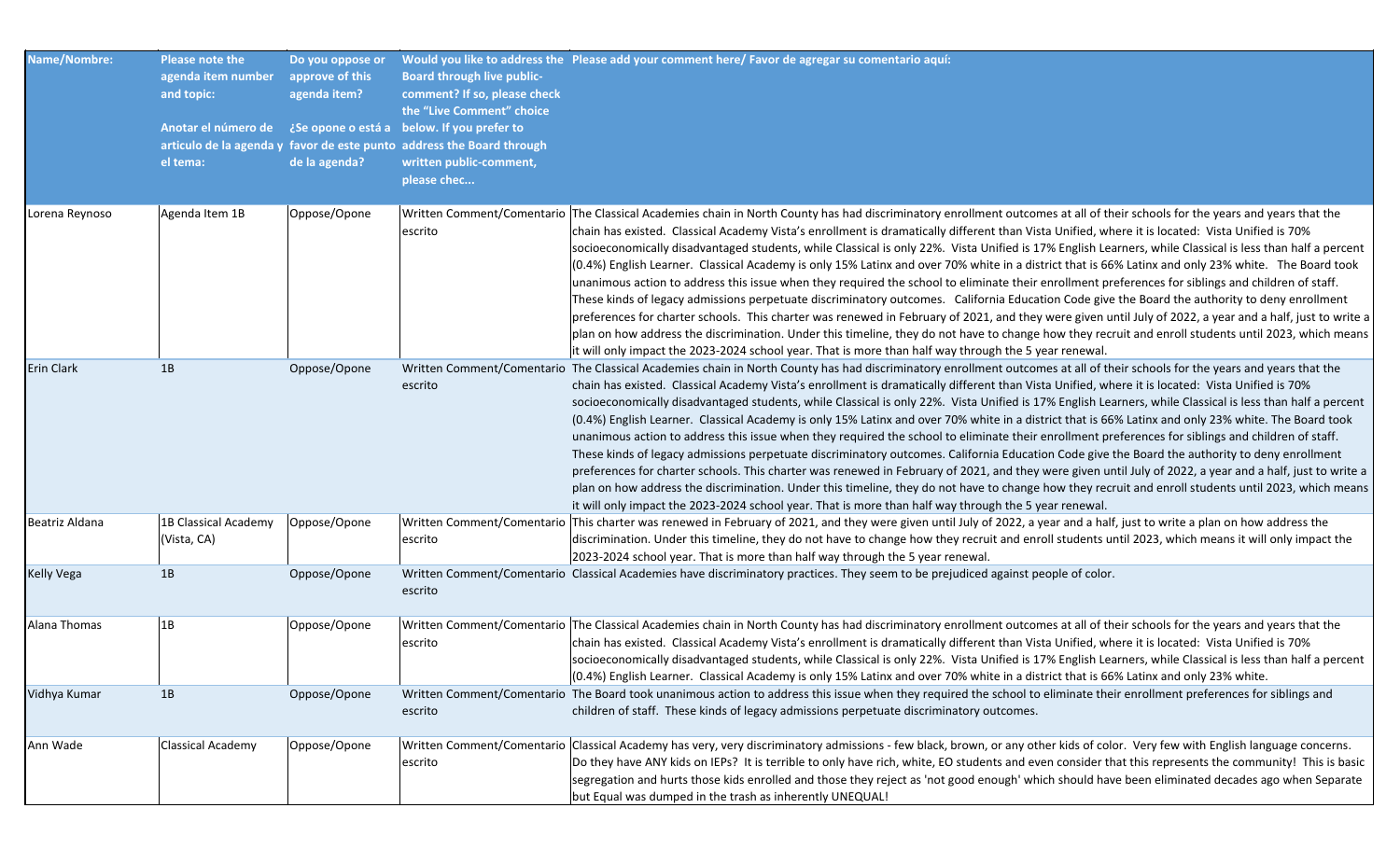| <b>Name/Nombre:</b> | Please note the<br>agenda item number<br>and topic:<br>Anotar el número de<br>el tema:             | Do you oppose or<br>approve of this<br>agenda item?<br>de la agenda? | <b>Board through live public-</b><br>comment? If so, please check<br>the "Live Comment" choice<br>¿Se opone o está a below. If you prefer to<br>articulo de la agenda y favor de este punto address the Board through<br>written public-comment,<br>please chec | Would you like to address the Please add your comment here/ Favor de agregar su comentario aquí:                                                                                                                                                                                                                                                                                                                                                                                                                                                                                                                                                                                                                                                                                                                                                                                                                                                                                                                                                                                                                                                                                                                                                                                                                                                                                                                                                                                                                                                                                                                                                                                                                                                                                                                                                                                                                                                                                                                                                                                                                                                                                                                                           |
|---------------------|----------------------------------------------------------------------------------------------------|----------------------------------------------------------------------|-----------------------------------------------------------------------------------------------------------------------------------------------------------------------------------------------------------------------------------------------------------------|--------------------------------------------------------------------------------------------------------------------------------------------------------------------------------------------------------------------------------------------------------------------------------------------------------------------------------------------------------------------------------------------------------------------------------------------------------------------------------------------------------------------------------------------------------------------------------------------------------------------------------------------------------------------------------------------------------------------------------------------------------------------------------------------------------------------------------------------------------------------------------------------------------------------------------------------------------------------------------------------------------------------------------------------------------------------------------------------------------------------------------------------------------------------------------------------------------------------------------------------------------------------------------------------------------------------------------------------------------------------------------------------------------------------------------------------------------------------------------------------------------------------------------------------------------------------------------------------------------------------------------------------------------------------------------------------------------------------------------------------------------------------------------------------------------------------------------------------------------------------------------------------------------------------------------------------------------------------------------------------------------------------------------------------------------------------------------------------------------------------------------------------------------------------------------------------------------------------------------------------|
| Cindy Krier         | 1B                                                                                                 | Oppose/Opone                                                         | escrito                                                                                                                                                                                                                                                         | Written Comment/Comentario I have long witnessed the discriminatory enrollment outcomes at many of the charter schools in San Diego County, especially The Classical Academies<br>chain. Classical Academy Vista's enrollment is dramatically different from Vista Unified, where it is located: Vista Unified is 70% socioeconomically<br>disadvantaged students, while Classical is only 22%. Vista Unified is 17% English Learners, while Classical is less than half a percent (0.4%) English<br>Learner. Classical Academy is only 15% Latinx and over 70% white in a district that is 66% Latinx and only 23% white. How is this being allowed?                                                                                                                                                                                                                                                                                                                                                                                                                                                                                                                                                                                                                                                                                                                                                                                                                                                                                                                                                                                                                                                                                                                                                                                                                                                                                                                                                                                                                                                                                                                                                                                      |
| Lorrin Hernandez    | 1B                                                                                                 | Oppose/Opone                                                         | escrito                                                                                                                                                                                                                                                         | Written Comment/Comentario This charter was renewed in February of 2021, and they were given until July of 2022, a year and a half, just to write a plan on how address the<br>discrimination. Under this timeline, they do not have to change how they recruit and enroll students until 2023, which means it will only impact the<br>2023-2024 school year. That is more than half way through the 5 year renewal.                                                                                                                                                                                                                                                                                                                                                                                                                                                                                                                                                                                                                                                                                                                                                                                                                                                                                                                                                                                                                                                                                                                                                                                                                                                                                                                                                                                                                                                                                                                                                                                                                                                                                                                                                                                                                       |
| Kisha Borden        | Item 1b - Public<br><b>Comment for Closed</b><br>Session Item Only<br>(Classical Academy<br>Vista) | Oppose/Opone                                                         | escrito                                                                                                                                                                                                                                                         | Written Comment/Comentario I am commenting on the Closed Session item, which I assume is related to the Classical Academy Vista's discriminatory enrollment since Board<br>Member Robinson requested this be placed on the next agenda at the last Board meeting, and it is not found elsewhere on the agenda. The Classical<br>Academies chain in North County has had discriminatory enrollment outcomes at all of their schools for the years and years that the chain has existed.<br>Classical Academy Vista's enrollment is dramatically different than Vista Unified, where it is located: Vista Unified is 70% socioeconomically<br>disadvantaged students, while Classical is only 22%. Vista Unified is 17% English Learners, while Classical is less than half a percent (0.4%) English<br>Learner. Classical Academy is only 15% Latinx and over 70% white in a district that is 66% Latinx and only 23% white. The Board took unanimous<br>action to address this issue when they required the school to eliminate their enrollment preferences for siblings and children of staff. These kinds of<br>legacy admissions perpetuate discriminatory outcomes. California Education Code give the Board the authority to deny enrollment preferences for<br>charter schools. The MOU written by the staff of SDCOE did not include the clear action required by the Board - this is inexcusable. When the staff<br>made a decision not to implement the Board's actions, they dismissed the authority of both the Board and the voters. The Board members were<br>elected to take these kinds of important and necessary actions to root out discrimination, and the staff undermined the interest of the public in<br>ignoring Board action. The state legislature strengthened laws relating to discrimination in the charter sector, and this Board took important action to<br>help prevent discrimination. It is the responsibility of the staff of SDCOE to ensure that this critical work of the Board is implemented. If the charter<br>school opposes the action of the board, they have the right to appeal to the State Board, but the staff should not block the Board from taking action<br>within their authority. |
| Deborah Seever      | 1B - Classical Academy   Oppose/Opone<br>Vista Discriminatory<br>Enrollment                        |                                                                      | escrito                                                                                                                                                                                                                                                         | Written Comment/Comentario It has long been known that Classical Academies in North County have discriminatory enrollment policies. In Vista specifcially, Vista Unified is 70%<br>socioeconomically disadvantaged students, while Classical is only 22%. Vista Unified is 17% English Learners, while Classical is less than half a percent<br>(0.4%) English Learner. Classical Academy is only 15% Latinx and over 70% white in a district that is 66% Latinx and only 23% white. California<br>Education Code give the Board the authority to deny enrollment preferences for charter schools. I encourage the board to use this authority to address<br>the ongoing discrimination.                                                                                                                                                                                                                                                                                                                                                                                                                                                                                                                                                                                                                                                                                                                                                                                                                                                                                                                                                                                                                                                                                                                                                                                                                                                                                                                                                                                                                                                                                                                                                   |